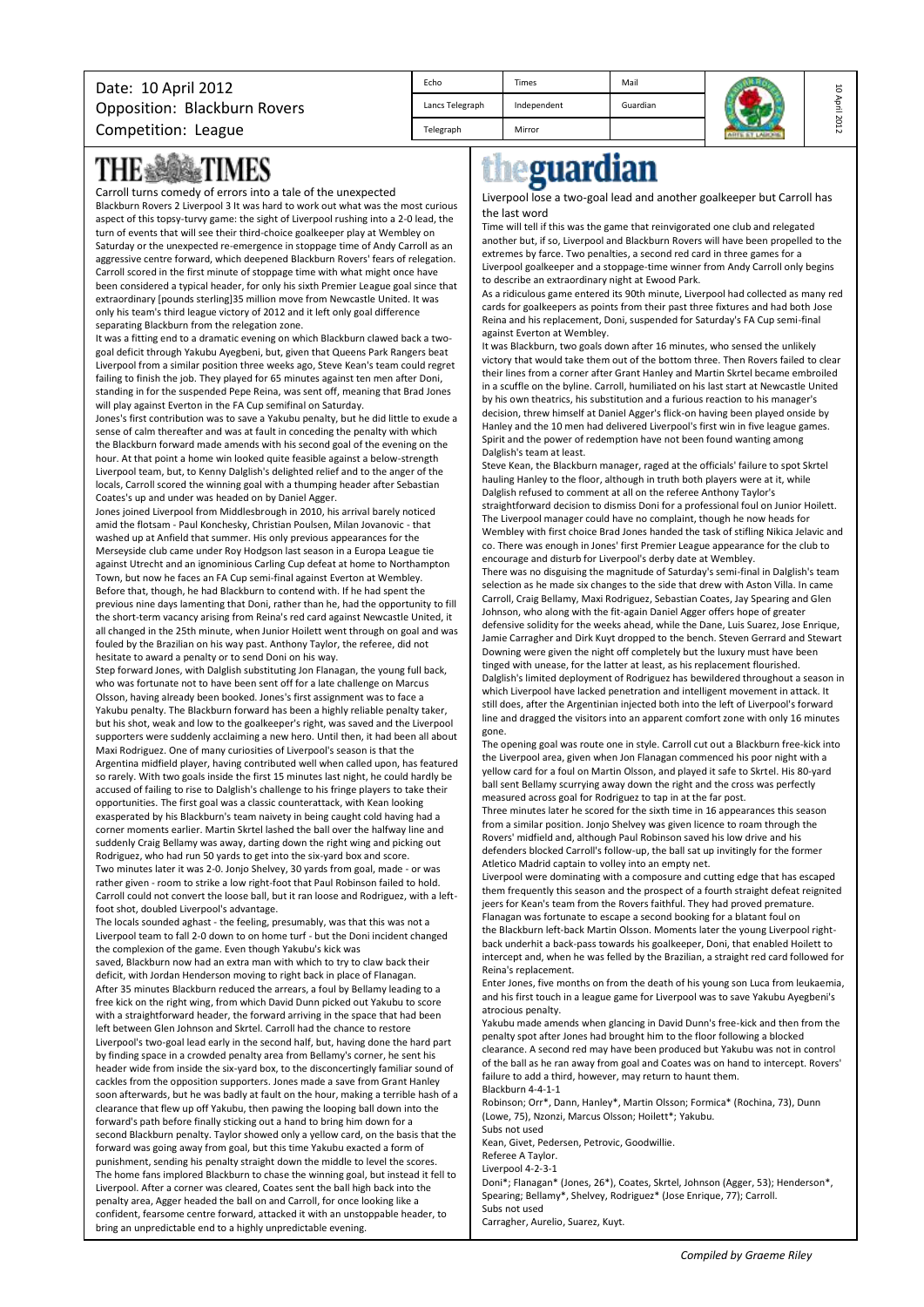#### Date: 10 April 2012 Opposition: Blackburn Rovers Competition: League

| <b>Mail</b><br><b>Ohe</b>    |
|------------------------------|
| <b>CARROLL'S THE SAVIOUR</b> |

Liverpool steal it but now face Cup crisis Blackburn 2 Liverpool 3 LIVERPOOL, quite simply, have forgotten how to make things easy for themselves. On a night of farce and drama, Kenny Dalglish's team managed to blow a two-goal lead while losing a second goalkeeper ahead of Saturday's FA Cup semi-final against Everton. As ludicrous at it sounds, they almost lost a third on a crazy night that saw Andy Carroll -- of all people -- pop up with the winner in added time.

First, the sensible part. Liverpool took an early lead with two goals from winger Maxi Rodriguez. Next, the crazy stuff. Reserve goalkeeper Alexander Doni, playing because Pepe Reina is suspended until later this month, was sent off for bringing down Junior Hoilett in the 25th minute. On came third-choice keeper Brad Jones. An Australian who last played for Liverpool in the Europa League in December 2010, Jones will now play at Wembley at the weekend.

With his first touch he saved Yakubu's penalty. On the hour, though, he almost followed Doni off the field after dropping the ball into the striker's path and pushing him to the floor. As Ewood Park held its breath, referee Anthony Taylor showed Jones a yellow card. This time Yakubu scored from the spot but Blackburn were denied an important Barclays Premier League point when Daniel Agger headed on a hopeful punt into the box and Carroll nodded it in from six yards for Liverpool's first league win since beating Everton on March 13. Having seen his Merseyside rivals make five changes for Monday's Premier League win over Sunderland, Dalglish made six here. As the FA Cup semi-final between the sides edges closer, it is becoming clear just how much it means. It had been suggested that Liverpool would field an under-strength team, though it was still a little surprising that captain Steven Gerrard wasn't even on the bench. Instead Dalglish picked players such as defenders Sebastian Coates and Jon Flanagan and wide midfielder Rodriguez. Between them, the three had made 11 league starts before last night and that spoke volumes.

In many ways, of course, Blackburn's need was greater. With nobody able to make a significant move upwards from the bottom end of the table over the Easter weekend, this was a clear opportunity for Steve Kean's team. Blackburn, it must be said, have improved in recent weeks and can at least smell survival when at one stage everything looked rather more bleak. They really needed to start well. For 12 minutes or so they looked as though they had, only for Liverpool to strike with a classic counter-attack. Carroll began things with a neat piece of defending in his own penalty area but it was the firsttime ball upfield from central defender Martin Skrtel that cut Blackburn open, and Craig Bellamy only had to touch the ball twice before crossing low for Rodriguez to score at the far post. It really was a splendid goal and worse was to come for Blackburn two minutes later. This time their defence was to blame as centrehalves Grant Hanley and Scott Dann allowed Jonjo Shelvey to carry the ball 30 yards unchallenged to the edge of the area. Shelvey's low shot was not terribly powerful but Paul Robinson could only parry it, and when Carroll's follow-up was blocked, Rodriguez volleyed in his second goal of the night with his left instep. Liverpool couldn't have been happier. Before 25 minutes had passed, though, everything had taken a turn for the bizarre. Young defender Flanagan played a dreadful back pass towards Doni. The ball was never going to reach the goalkeeper and when Doni brought down Hoilett, referee Taylor had little choice but to send him off. On came Jones, a goalkeeper who has gone from nowhere to a spot at Wembley in the space of a week. Just to give him a little confidence, he promptly saved Yakubu's dreadfully struck penalty. Nine minutes before half-time, though, Yakubu made up for it. Bellamy was penalised for a soft handball on the right and when David Dunn curled in the free-kick, Yakubu rose unmarked to head the ball down past Jones and into the corner of the net. Despite looking a little dazed, Liverpool reached the interval without further damage. To say the complexion of the game had changed, though, was an understatement. Blackburn's early second-half efforts were unconvincing and twice Liverpool worked good positions. First Carroll dived bravely to head narrowly wide and then Shelvey broke only to shoot wastefully over when a reverse pass would have played Bellamy clear.

Then came more ludicrous drama. Jones thumped a clearance straight against Yakubu and panicked as the ball dropped under his bar, patting it down into the forward's path and then bringing him down. Referee Taylor might have sent him off. As it was, Jones remained on the field to see Yakubu beat him from the spot. Jones made amends of sorts with 15 minutes to go when he backpedalled to touch Carroll's back header over the bar. Then came Carroll's late winner. Crazy. Just crazy.

SO, WHO IS KENNY'S No 3 GOALKEEPER? EVEN though he wears the No 1 at Liverpool, Brad Jones, 30, has been a back-up keeper most of his career, making only 119 appearances in 13 years. Where's he been hiding? Born in Perth, Western Australia, the 6ft 3in shot-stopper signed for Middlesbrough in March 1999 and turned up on loan at Shelbourne in 2001, conceding five goals in his two appearances. What game time has he had? Finally became a regular for Boro in 2009-10 season, playing 24 times. Roy Hodgson took him to Anfield for [pounds sterling]2million in August 2010.

Off the field he's had a hard time, hasn't he? In November last year his five-yearold son, Luca, died after an 18-month battle with leukaemia. But on April 4 his partner, Dani Lawrence, gave birth to another child, Nico Luca Jones. Last night, Miss Lawrence tweeted: 'Me and Nico are so proud of you, whatever the final score is. Luca is watching #rip'

# **The Daily Telegraph**

Times

Echo

Telegraph

Mirror

Lancs Telegraph Independent Guardian

Carroll rescues LIverpool after comedy of errors Blackburn Rovers 2 Yakubu 36, 61 pen

Mail

10 April 2012

10 April 201

Liverpool 3 Maxi 13, 16, Carroll 90 Att: 23,571

After this madcap match, the club that once boasted the illustrious goalkeeping likes of Tommy Lawrence, Ray Clemence and Bruce Grobbelaar go into Saturday's FA Cup semi-final against Everton with their thirdchoice, Brad Jones, between the famous Wembley sticks. Pepe Reina was already suspended, Doni was dismissed last night, so now it is Jones, the Australian, facing Everton's Nikica Jelavic. Jones has spent much of his career moving from club to club while on loan from Middlesbrough before signing for Liverpool for [pounds sterling]2.3 million. Here he made a penalty save, was almost sent off and was then beaten by Yakubu in a game long on comedy but short on composure, eventually settled by Andy Carroll's diving header, a real sting in the ponytail. This was a crazy game, needing only some Benny Hill or Keystone Kops soundtrack to complete the comedy of errors. There was also emotion stirred into the occasion with Jones pointing to the heavens after saving Yakubu's first penalty, a salute to his five-year-old son Luca who tragically passed away last year. This was the game that contained everything, even a brief demonstration against Blackburn's Venky's owners at the end as Rovers slumped to another defeat to a resilient Liverpool. With a red card, a penalty save and three goals, the first half had contained enough incident for a full 90 minutes. Just as Liverpool fans had been digesting the team news, seeing Steven Gerrard rested and Luis Suarez starting on the bench, their team raced into a two-goal lead within 16 minutes. The first was a gem in design and execution. It began with Andy Carroll back in defence, helping quell a Rovers attack, and laying the ball off to Martin Skrtel. Captain for the night, Skrtel then delivered a raking pass down the right that Gerrard would have been proud of. Skrtel's majestic ball released Craig Bellamy, who raced down the flank, swiftly covering the ground he knows so well. The former Blackburn attacker arrowed towards the stand containing his former supporters, casting a look to spot that Maxi was flying into the box. Bellamy's squared pass was perfect, swept in with enough speed to elude Paul Robinson and his defence but not Maxi, who timed his run expertly and scored from close range. Things were looking good for Liverpool, soon getting even better. Jonjo Shelvey charged forward, his shot saved by Robinson but the ball falling only to Carroll. The England striker's shot was blocked but Maxi was alert, seizing on the ball and making it 2-0, his 11th goal in his last 10 starts. Liverpool fans in the Darwen End were in good voice, enjoying the football and reflecting on a midfield containing Jordan Henderson, Shelvey and Jay Spearing. Hard-working but hardly high-class. Some of Henderson's distribution was again poor. For all Liverpool's two-goal lead, concerns soon arose, mainly surrounding young John Flanagan at right-back. Already booked for fouling Marcus Olsson, Flanagan was fortunate to escape a second yellow from Anthony Taylor when fouling him again. Dalglish could have removed Flanagan but he kept the faith. Mistake. Flanagan was caught out again and Junior Hoilett sped towards the box. Doni could possibly have reached the ball first but Hoilett's pace is much-feared. Doni challenged Hoilett as he progressed into the box, clearly bringing him down and giving Taylor no choice but to brandish a red card. Up stepped Jones. As the disconso-late Doni trudged off, followed by the substituted Flanagan, Jones ran on to face one of the most challenging situations for a keeper: a Yakubu penalty. Usually so assured, the Rovers striker hit a really poor penalty, allowing Jones to save. The pair had been at Middlesbrough in 2005 and Jones would have faced Yakubu in training. It was a particularly emotional moment for Jones. As the Darwen End saluted him, Jones pointed to the heavens, making his own special tribute to Luca, his son who passed away from leukaemia in November. As the game resumed, Liverpool's 10 men knew they had to keep the ball, keep Rovers at bay. Henderson slotted into the right-back position vacated by Flanagan. Liverpool's centre-halves, Skrtel and Sebastian Coates, had to keep tight to Yakubu. They failed. With seven minutes of the half remaining, the Nigerian was presented with the freedom of Ewood Park to meet a David Dunn free-kick and head past Jones. Jones stayed out at the interval, practising for the inevitable onslaught. It duly came. Dunn tested Jones with a long-ranger and the keeper then had to deal with a routine header from Grant Hanley. Although Liverpool went close through Carroll, Rovers sensed vulnerability in Liverpool's back-line. Daniel Agger had come in at leftback, replacing Glen Johnson, but the focus remained on Jones. Shortly after the hourmark, with the Blackburn End mixing howls of laughter with screams for a red card, Jones erred badly. His kick was charged down by Yakubu, and Jones compounded his mistake by shoving the Blackburn No24. Yakubu duly tumbled and Liverpool held their collective breath as Taylor reached for a card. It was yellow, not red, and Jones escaped. Not entirely. Making up for his earlier error, Yakubu calmly beat Jones from the spot. Frustration continued to flow through Liverpool veins. Bellamy was booked by Taylor for diving when challenged by Bradley Orr, Rovers right-back. Bellamy was furious, pleading with Orr and, vainfully with Taylor. Blackburn had, strangely, been sitting back for a while but now they came to life. Ruben Rochina arrived, sending in a ball to the far post that appeared destined for Hoilett, who screamed he had been impeded. Still the focus was on Jones. When Robinson lifted a long ball down the field, Carroll almost scored an own goal but Jones tipped a backward header over. The drama was not over as Carroll swooped in stoppage time.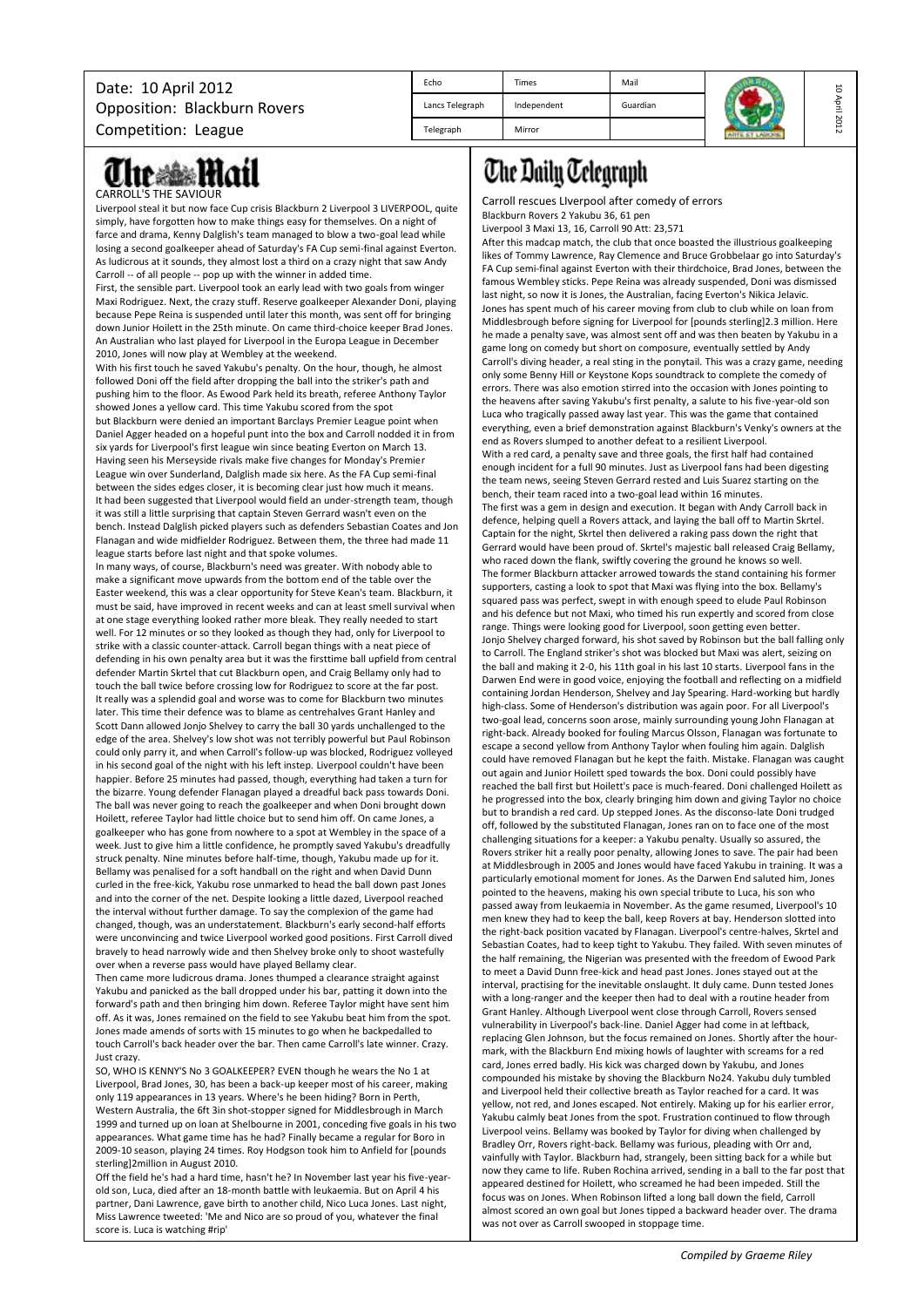#### Date: 10 April 2012 Opposition: Blackburn Rovers Competition: League

| Telegraph       | Mirror      |
|-----------------|-------------|
| Lancs Telegraph | Independent |
| <b>F</b> cho    | Times       |





### **THEX** Carroll's late goal eases despair for Liverpool

Kenny Dalglish returned to Blackburn talking darkly of refereeing conspiracies. He would have left Ewood Park wondering whether Howard Webb would be warming up for Saturday's FA Cup semi-final from behind a grassy knoll. The Liverpool manager was already resigned to facing Everton without Pepe Reina, now his second-choice keeper, Alexander Doni was dismissed. Frankly, he was lucky not to lose his third, Brad Jones. Tussling with Yakubu for the ball after the forward had charged down the Australian keeper's clearance with his backside, Jones pushed him over. The penalty was a formality but Ewood screamed for a second red card. Instead, it was yellow and the possibility of a frantic phone call to Ray Clemence to ask if he was doing anything much on Saturday receded. What saved Jones was the fact that the ball was bouncing away from his goal. Nevertheless, Yakubu, who had made a thorough-going mess of the penalty awarded for Doni's dismissal, struck the dead-centre of the goal with his second that lifted Blackburn very temporarily out of the relegation zone. It was not to last. In the final moments of an extraordinary game, they were back in it when Andy Carroll, who was fortunate not to have conceded an own-goal with a backward flick of his pony-tail, latched on to Daniel Agger's header in stoppage time to give Liverpool the kind of astonishing, against-the-odds win they seem to specialise in. For Blackburn's Steve Kean, this was an ominous fourth successive defeat.

For those from Merseyside who jammed into the Darwen End, this match might have been considered a pre-match drink before the serious business of Wembley. It was some cocktail, played with remarkable speed and verve. It mattered little that this ended the worst run of Dalglish's career which had hitherto come in his only full season at Newcastle. That campaign ended with an FA Cup final. It was lost but at least then he had a choice of goalkeepers. Now he just wanted one. Liverpool came here with their season teetering on the brink. As their left-back, Jose Enrique, was honest enough to admit, the FA Cup was the only thing holding the campaign together. Liverpool had won one trophy, qualified for the questionable delights of the Europa League and their league position was almost beyond repair.

Whether Dalglish's first full season back at Liverpool is counted as a success will probably be decided at Wembley on Saturday. Last night, however, suggested that when their senior players are stripped away, Liverpool do possess some strength in depth.

Were Roberto Martinez, Owen Coyle or Mark Hughes watching, the news that Dalglish had made six changes to the side that had begun Easter Saturday's game at Anfield would have triggered flashes of despair. A little over a quarter-of-anhour later, Liverpool were two up.

The understudies performed with a deal more flair and determination than their supposed seniors had done in the nine previous Premier League games that had seen Liverpool scrape five points together. They struck early with some incisive counter-attacking that recalled the promise with which Liverpool had begun the season. The first breakout stemmed from a Blackburn free-kick that was punted out by Martin Srktel from a couple of paces in front of his own six-yard box to Craig Bellamy. Of all of Dalglish's summer signings, save perhaps for Enrique, the Welshman has attracted the least criticism and controversy which for a footballer who possesses a mouth as wide as the Taff is something of a rarity in his career. At 32, his pace and passion remain undimmed and Bellamy took the ball and tore down Blackburn's exposed left flank, crossing the ball low and perfectly for Maxi to slide on to and put Liverpool ahead. Blackburn's defending was non-existent. Since he arrived from Atletico Madrid to join Rafael Benitez's disintegrating regime, the Argentine has scored goals without ever establishing himself in Liverpool's sides. He is one of the few at Anfield who could claim they played their best football under Roy Hodgson. Three minutes later, he had his second. Again, there was no suggestion that Kean had chosen anyone to hold the centre of his midfield together as Jonjo Shelvey dispossessed David Dunn and drove forward. His shot ought to have been saved rather than parried away by Paul Robinson. Carroll's attempt to seize on the replay was blocked but the ball spun out to Maxi and the man from Lionel Messi's home city of Rosario did the rest. Liverpool's control was total. All that was required was to see the minutes reduce away. Instead, they saw a reduction in their number of players from 11 to 10. The catalyst was a dreadful back-pass from Jon Flanagan, who had already been booked, might have been sent off and was enduring a wretched evening. Hoilett, a footballer blessed with considerable pace, seized upon it and as Doni advanced to meet it, he committed himself and the striker almost fell over his body. It was a penalty and a red card.

The Italian looked distraught and, frankly, you felt for him. He had waited all season for his chance and had been given a shot at the FA Cup semi-final by Reina's dismissal at Newcastle. Now that had been snatched from him and he lingered an age before making his way off. Thus, Jones, Liverpool's third-choice keeper with a passion for rules football, made his way on to the pitch to face a penalty. Flanagan, mercifully, made way. There are various ways to describe how Yakubu took it but "rubbish" will suffice.

Yakubu is rather more effective from set pieces and when, eight minutes from the interval, he rose unmarked at the far post to head home David Dunn's free-kick, a dramatic night came even more vividly to life.



#### CARROLL'S ALL BRAD NOW OVER

THERE is perhaps only one word to describe this game - chaotic. That was the condition of both teams for much of a frantic encounter, and of Blackburn at the end as they went in search of the winner against 10 men that would give them hope in their relegation fight, but instead gifted victory to the punch-drunk visitors.

It also sums up Liverpool's position, too, as they contemplate heading into Saturday's FA Cup semi-final with Everton.

Mail

**Guardian** 

For that, they will have to field their third-choice player in goal, after their second keeper in little over a week was red carded.

Losing one is unfortunate, but two looks remarkably like carelessness, and manager Kenny Dalglish will be pulling out his hair at Alexander Doni's decision to bring down Junior Hoilett in the first half, just as his side had taken complete control with two early goals.

As it was, the visitors somehow emerged victorious even after that calamity, and even now they will wonder how, given that a two-goal lead earned early in the game was negated by a spirited Blackburn response as they capitalised on their man advantage.

They have substitute keeper Brad Jones to thank partly, because his first contribution was to save Yakubu's penalty, but also the much-derided Carroll, who produced a stunning header that used to be g his trademark in the second minute of stoppage time.

It was a long ball from Sebastian Coates, a flick on by , y Martin Skrtel, some shocking Rovers marking, and there was Carroll to launch himself at the ball and give Liverpool only their third league win of 2012.

Blackburn will argue that Jones should have been sent off too. The substitute smashed the ball against Yakubu, flapped the rebound tamely into the ground as it spun high above his head, and then pushed the striker over. The Nigerian coolly converted the resultant penalty but Jones was lucky to remain on the pitch. A red card would have meant Liverpool would enter Saturday's game with a kid in

goal. As it is though, Jones will now line-up against Everton where a week ago he was a million miles away from the first team. Fittingly for such an insane

game, Blackburn themselves almost won it when Carroll's backheader almost went over Jones, but it ended instead in Carroll the hero.

And yet it had seemed all so straightforward in the first half when the Reds took control and a comfortable two-goal lead as their young side responded so well to the changes made by Dalglish.

Conscious of Saturday's FA Cup semi-final, Dalglish fielded a frighteningly young Reds side, with no fewer than six players in the starting team aged 23 or under. Young full-back Jon Flanagan, 19, seemed horribly nervous when he was booked early for a foul on Marcus Olsson.

That was merely the appetiser By though for what followed, when the defender's back pass lacked weight to allow Hoilett to race into the penalty area, where he was dumped to the floor by Doni.

Referee Anthony Taylor was left with no option but to award the penalty and send him off.

Flanagan was substituted in the ensuing chaos as Dalglish brought on Jones to deputise in goal. Luckily, Yakubu's penalty was weak and Jones plunged to his right to save it comfortably.

All that, and barely a quarter of the game gone. The penalty miss was a huge blow to the home side, not least because it meant Liverpool still had their two-goal lead they took so impressively early in the game to cling onto.

Yakubu, though, had other ideas after his poor effort. On 36 minutes he drifted away from his marker and onto the end of a David Dunn free-kick, to give Jones no chance as he headed powerfully into the net.

To that point, Liverpool had bossed it as Blackburn imploded in front of them. Resting Steven Gerrard and Luis Suarez seemed to almost take a weight off the shoulders of the young players, and when Skrtel produced a sublime pass from deep within his own half, Craig Bellamy raced away to cross for Maxi Rodriguez to tap home simply at the far post.

That came on 13 minutes, and barely 60 seconds later they were two ahead. Rovers allowed Jonjo Shelvey to steal the ball from Dunn and race half the length of the pitch. His shot was blocked as was Carroll's follow up, but again Maxi was on hand for the simple conversion of the rebound.

BLACKBURN: Robinson 6, Orr 6, Dann 6, Hanley 7, Martin Olsson 6, Formica 5 (Rochina 73, 5), Nzonzi 6, Dunn 5 (Lowe 76, 5), Marcus Olsson 6, Hoilett 7, Yakubu 7. LIVERPOOL: Doni 4, Flanagan 4 (Jones 25, 5), Coates 5, Skrtel 7, Johnson 6 (Agger 52, 6), Bellamy 8, Spearing 7, Henderson 7, Maxi 7 (Enrique 78, 5), Shelvey 6, Carroll 6. REFEREE: Anthony Taylor (Cheshire) 7.